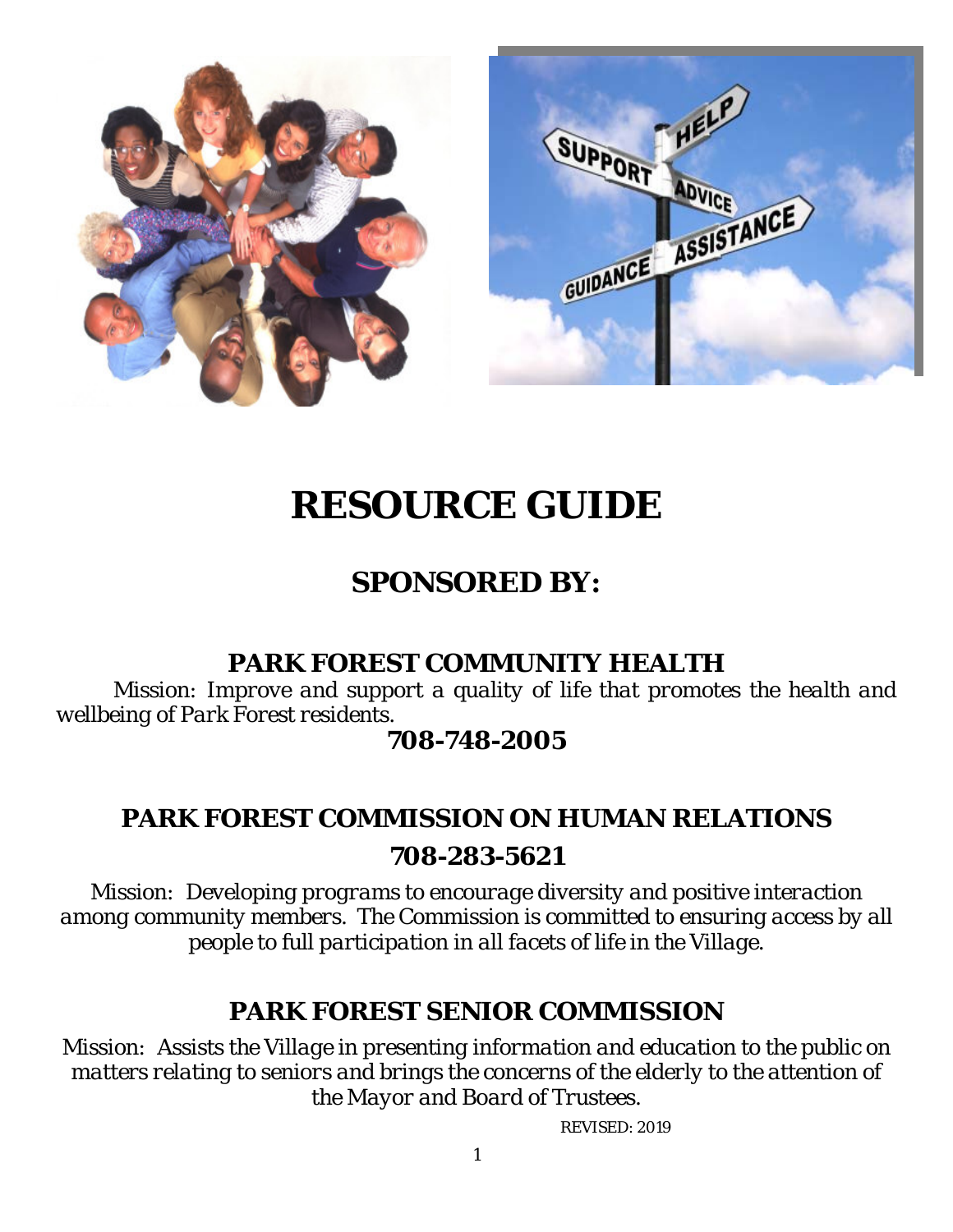# *LOCAL HOSPITALS*

| FRANCISCAN ST JAMES HEALTH<br>20201 S. Crawford Avenue, Olympia Fields  | 708-747-4000 |  |
|-------------------------------------------------------------------------|--------------|--|
| <b>Franciscan Urgent Care Center</b><br>30 East 15th Chicago Heights    | 708-733-7200 |  |
| <b>INGALLS HOSPITAL</b><br>1 Ingalls Drive, Harvey                      | 708-333-2300 |  |
| <b>OAK FOREST HEALTH CENTER</b><br>15900 Cicero Avenue, Oak Forest      | 708-687-7200 |  |
| ADVOCATE SOUTH SUBURBAN HOSPITAL<br>17800 S. Kedzie Avenue, Hazel Crest | 708-799-8000 |  |
| <b>METRO SOUTH HOSPITAL</b><br>12935 Gregory Street, Blue Island        | 708-597-2000 |  |

# *LOCAL PHARMACIES*

**CVS** – Park Forest 708-747-5562 **CVS Minute Clinics** *www.minuteclinic.com*

| 7900 191st Tinley Park, IL         | $(815) 806 - 3211$ |
|------------------------------------|--------------------|
| 11200 W Lincoln Hwy., Mokena, IL   | $(815)$ 464-2171   |
| 9551 171st Street, Tinley Park, IL | $(708)$ 873-0062   |

### **WALGREENS –**

| 18300 Governors Highway, Homewood       | 708-799-8301 |
|-----------------------------------------|--------------|
| 820 W 183rd Street, Homewood            | 708-957-9402 |
| 20950 Governors Highway, Olympia Fields | 708-747-0121 |
| 3200 Vollmer Road, Olympia Fields       | 708-503-3617 |
| 15 S. Orchard Street, Park Forest       | 708-481-7878 |
| 3120 Chicago Road, So. Chicago Heights  | 708-755-7972 |
| 650 Dixie Highway Chicago Heights       | 708-755-0058 |
|                                         |              |

### **Walgreens Healthcare Clinics (with outpatient pharmacy)**

| 20002 Wolf Road, Mokena, IL 60448             | 708-478-3244 |
|-----------------------------------------------|--------------|
| 522 Torrence Ave, Calumet City, IL 60409      | 708-868-5669 |
| 14680 S La Grange Road, Orland Park, IL 60462 | 708-460-2021 |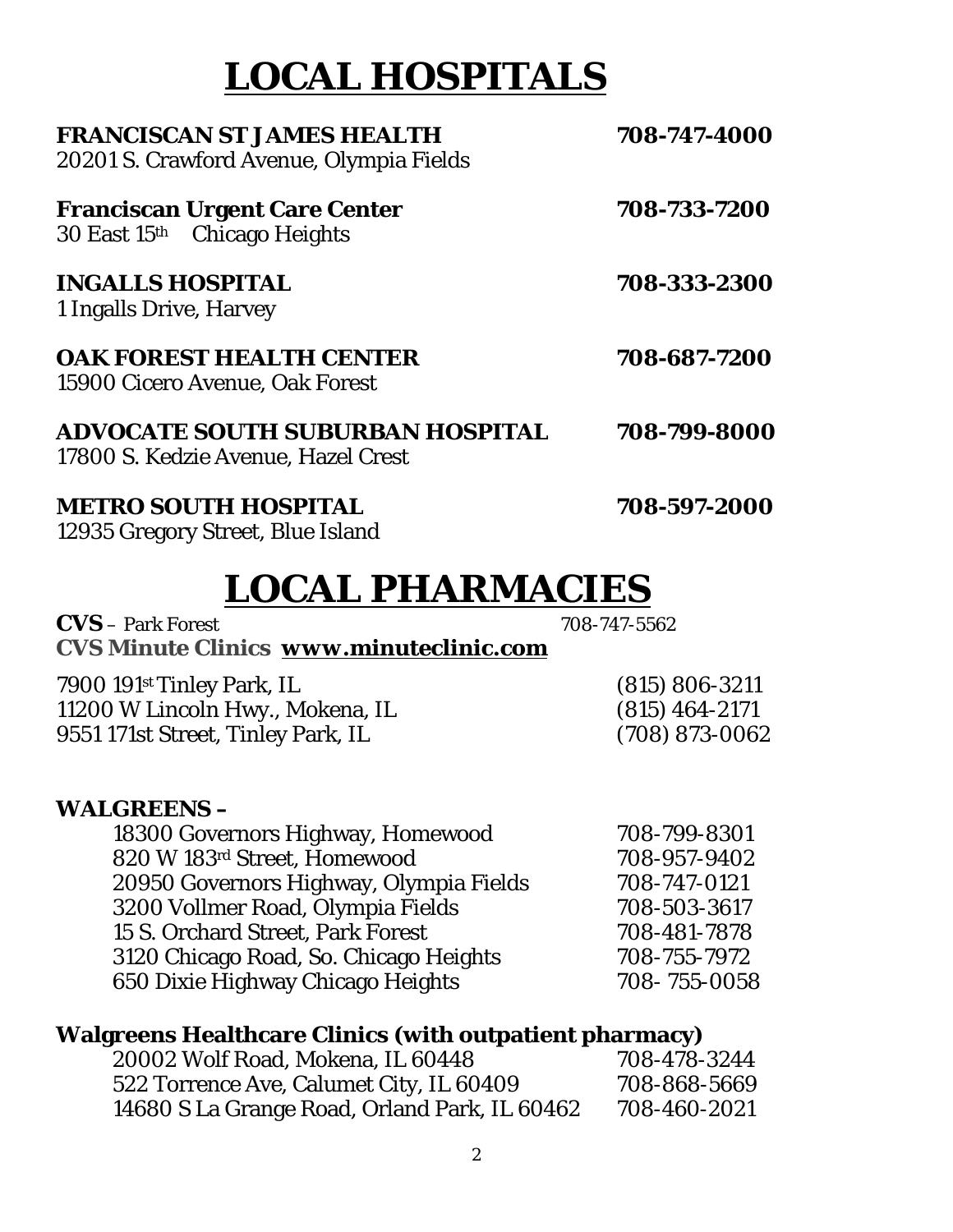# *HEALTH CARE CLINICS*

| <b>Access Family Health Society</b><br>152 W Lincoln Highway, Chicago Heights                                                                             | 708-754-9687                                 |
|-----------------------------------------------------------------------------------------------------------------------------------------------------------|----------------------------------------------|
| <b>Aunt Martha's Health Care</b><br>1536 Vincennes Avenue, Chicago Height                                                                                 | 877-692-8686                                 |
| <b>Aunt Martha's Health Care - Women</b><br>233 W Joe Orr Road, Chicago Heights, IL                                                                       | 877-692-8686                                 |
| <b>Cottage Grove Health Center</b><br>1645 Cottage Grove Avenue Ford Heights                                                                              | 708-753-5800                                 |
| <b>Family Health Christian Center</b><br>31 w 155th Street, Harvey                                                                                        | 708-596-5177                                 |
| <b>Oak Street Health</b><br>1401 Western Ave Chicago Heights                                                                                              | 844-808-8262                                 |
| <b>Robbins Health Care of Cook County</b><br>13450 S Kedzie, Robbins                                                                                      | 708-293-2400                                 |
| <b>AUNT MARTHA'S HARVEY COMMUNITY</b><br><b>HEALTH CENTER</b><br>159 E. 154 <sup>th</sup> Street, Harvey, IL 60426                                        | 877-692-8686                                 |
| <b>Jen Care Senior Medical Center</b><br>19310 S. Halsted<br>Glenwood IL 60430                                                                            | 708-300-3132                                 |
| <b>Walgreens Healthcare Clinics</b><br>20002 Wolf Road, Mokena, IL 60448<br>9554 E. Lincoln Highway, Frankfort. IL 60423<br>9525 159th St, Oak Forest, IL | 708-478-3244<br>815-806-0438<br>708-535-6018 |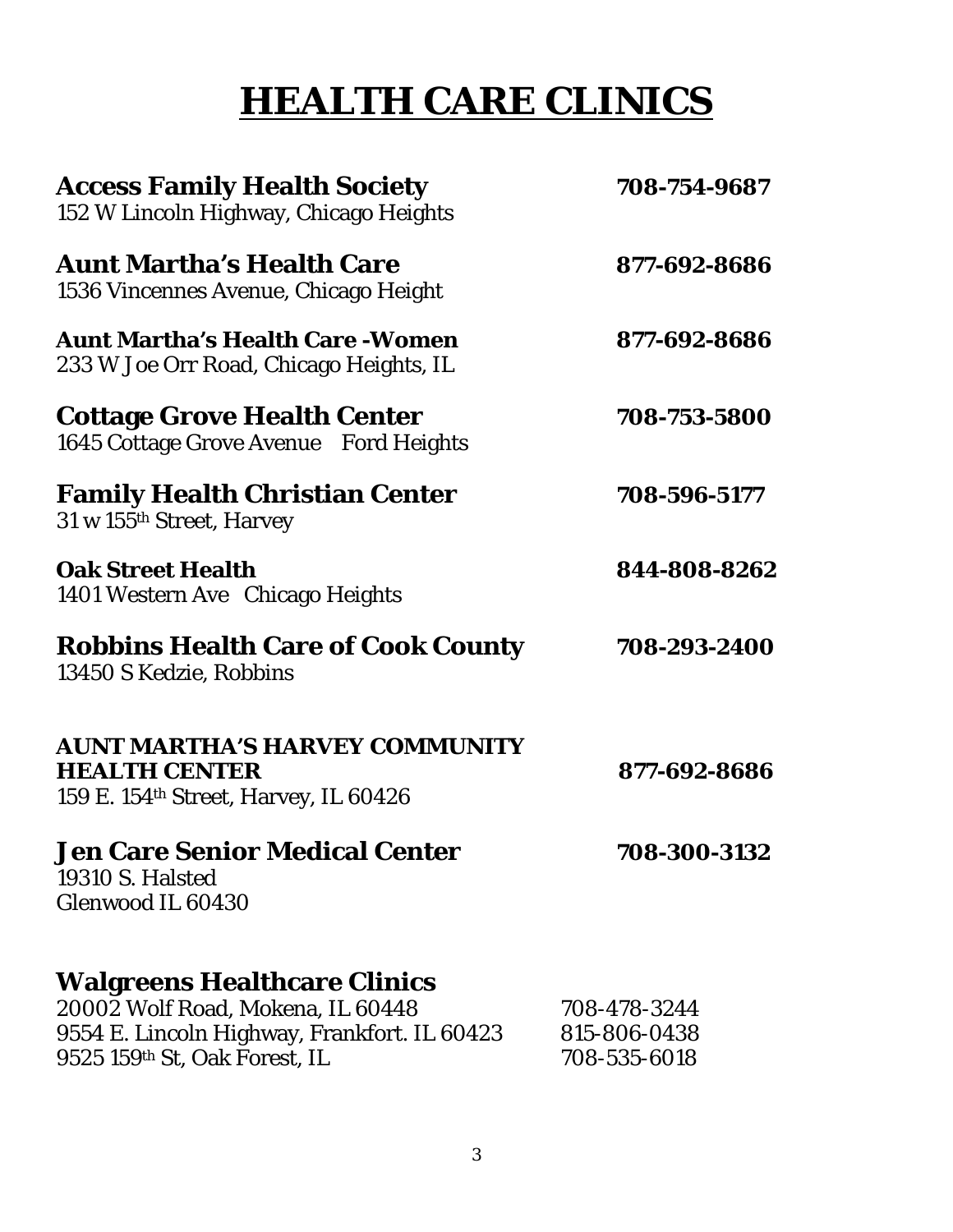# *DENTAL CARE*

Medicaid Accepted

|  | 708-756-7384 |
|--|--------------|

**Sonrisa Family Dental** 1415 Emerald Avenue, Chicago Heights

**Dr. Shikami 708-754-1063**

1526 Halsted Street, Chicago Heights

## **Gordon Dental Associates 708-679-0668**

## **ORAL SURGERY CENTER 708-755-0800**

Dr. Les Beste Dr. Donald Bonomo Dr. Robin Gallardi 19838 Halsted Street, Chicago Heights

# *HEARING*

### **EXPERT HEARING CLINIC 708-747-1198**

2601 W. Lincoln Highway, Suite 112, Olympia Fields

**MIRACLE EAR 708-529-5466** 

3220 Vollmer Road Olympia Fields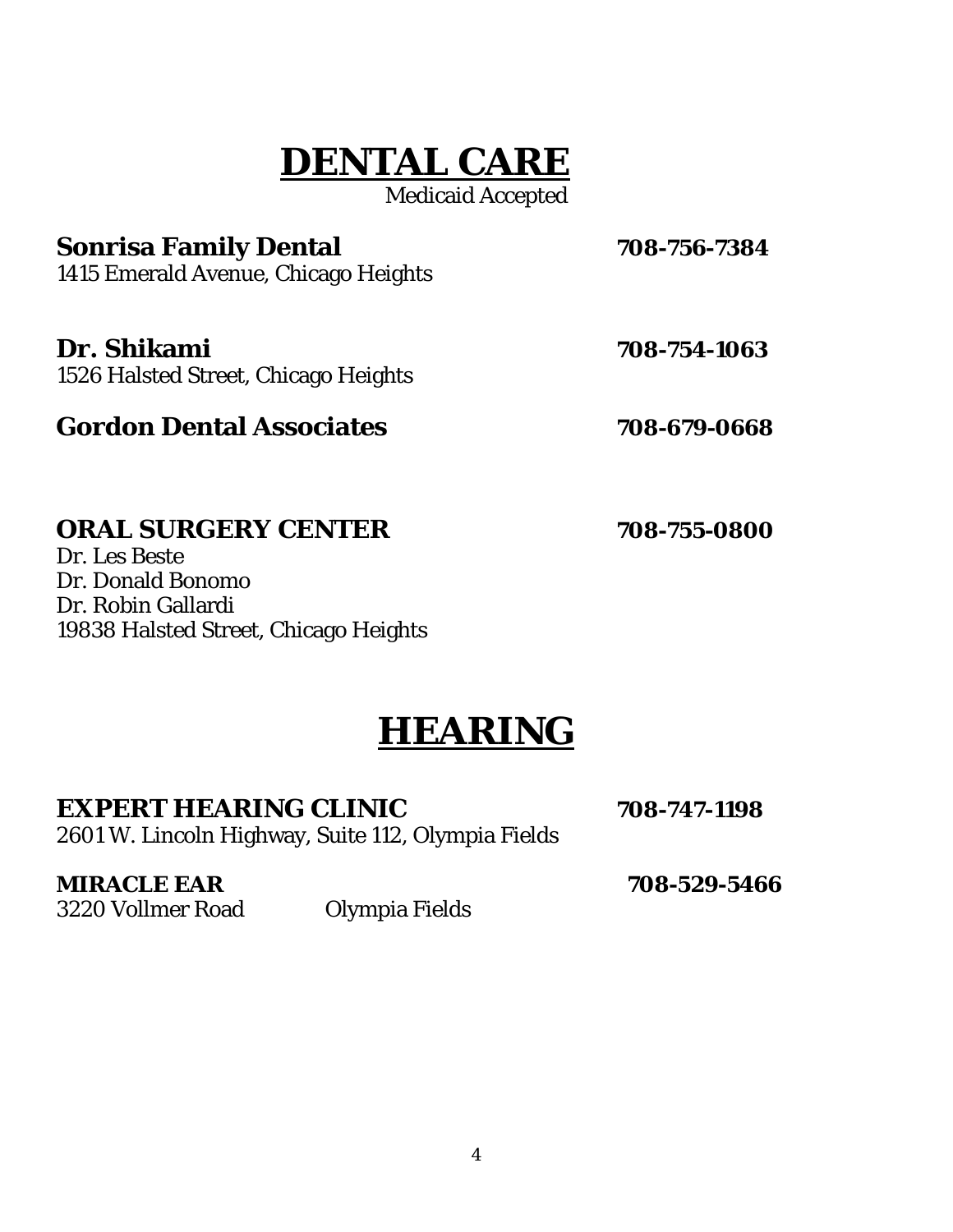# *LOCAL PHYSICIANS*

| <b>Franciscan Physician Network</b><br>344 Victory Drive, Park Forest, IL<br>Dr. John Tibble- Family Medicine | 708-748-9475<br>708-679-2370 |
|---------------------------------------------------------------------------------------------------------------|------------------------------|
| <b>Dr. Khaja Asadulla</b> – Internal Medicine<br>10181 Lincoln Highway, Frankfort                             | 815-464-7212                 |
| Dr. Rakesh Chugh - Internal Medicine<br>17732 Oak Park Ave Suite E Tinley Park                                | 708-755-9355                 |
| <b>Dr. Sanjeev Joshi</b> – Internal Medicine & Geriatrics<br>4001 Vollmer Road<br>Olympia Fields              | 708-481-8883                 |
| <b>Dr. David Mehl</b> – Orthopedic Surgery<br>20201 s Crawford Suite 1400<br>Olympia Fields                   | 708-679-2310                 |
| Dr. Devangi Sreekanth–Internal Medicine/Cardiology 708-679-2380<br>3800 w 203rd Street, Olympia Fields        |                              |
| <b>JenCare Senior Medical Center</b><br>19310S. Halsted<br>Glenwood, IL 60430                                 | 708-300-3132<br>855-526-3348 |
| <b>Dr. Daniel Yohay</b> – Internal Medicine & Nephrology<br>19950 S Governors Highway, Flossmoor              | 708-957-8750                 |
| <b>Podiatry (Foot Doctor)</b>                                                                                 |                              |
| Dr. Dennis Wolney/ Frank Narcisi<br>275 W 201 <sup>st</sup> street Chicago Heights                            | 708-754-8161                 |
| <b>Dr. Jerome Randall</b><br>19900 Governor's Highway<br>Olympia Fields, IL                                   | 708-898-2380                 |
| <b>Park Forest Podiatry</b><br>231 Main Street Park Forest                                                    | 708-748-3338                 |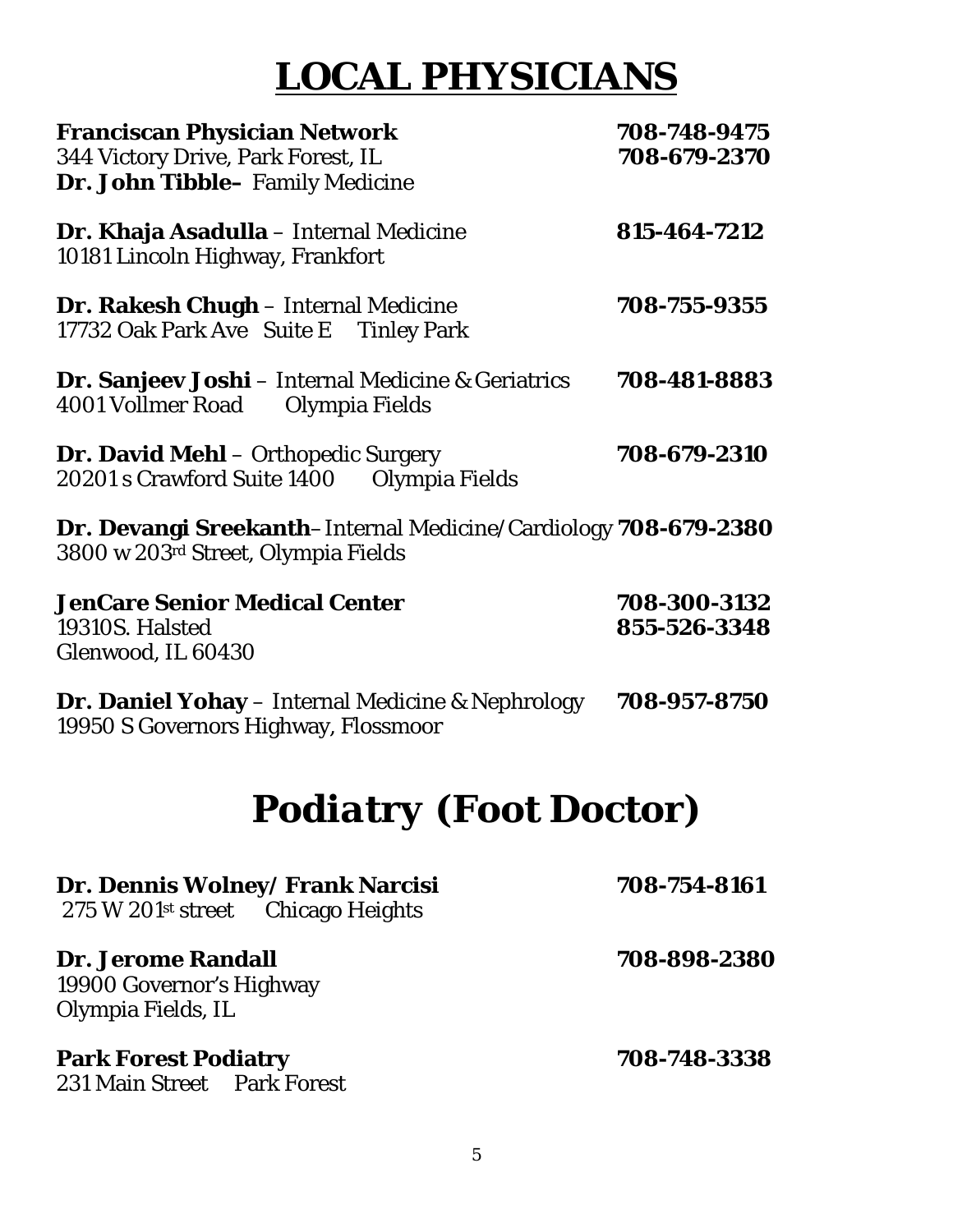# *Local Travel Immunization Clinics*

**Will County Health Department 815-727-8673 Franciscan Working Well clinic 708-709-2000 Passport Health Travel Clinic** - **Mokena 847-816-3434**

# *SHELTERS*

## **SOUTH SUBURBAN PADS 708-233-1221**

## **SOUTH SUBURBAN FAMILY SHELTER 708-335-3028**

*Domestic violence services for families – women-children & men All calls are confidential – available 24 hours* 

# *LEGAL AID*

## **LEGAL AID FOUNDATION (LAF) 312-229-6080**

Free Legal Services for Older Adults, 60 and Live in Cook County. Help to create documents that allow you to plan for the future. Living Wills, Power of Attorney, and Transfer on Death Instrument (TODI)

## **LONG TERM CARE OMBUDSMAN- DENISE J. MACON**

 **312-347-8379** 

## **CENTER FOR DISABILITY & ELDER LAW 312-376-1880**

 **Leave message for return call**

79 w Monroe Street, Suite 919, Chicago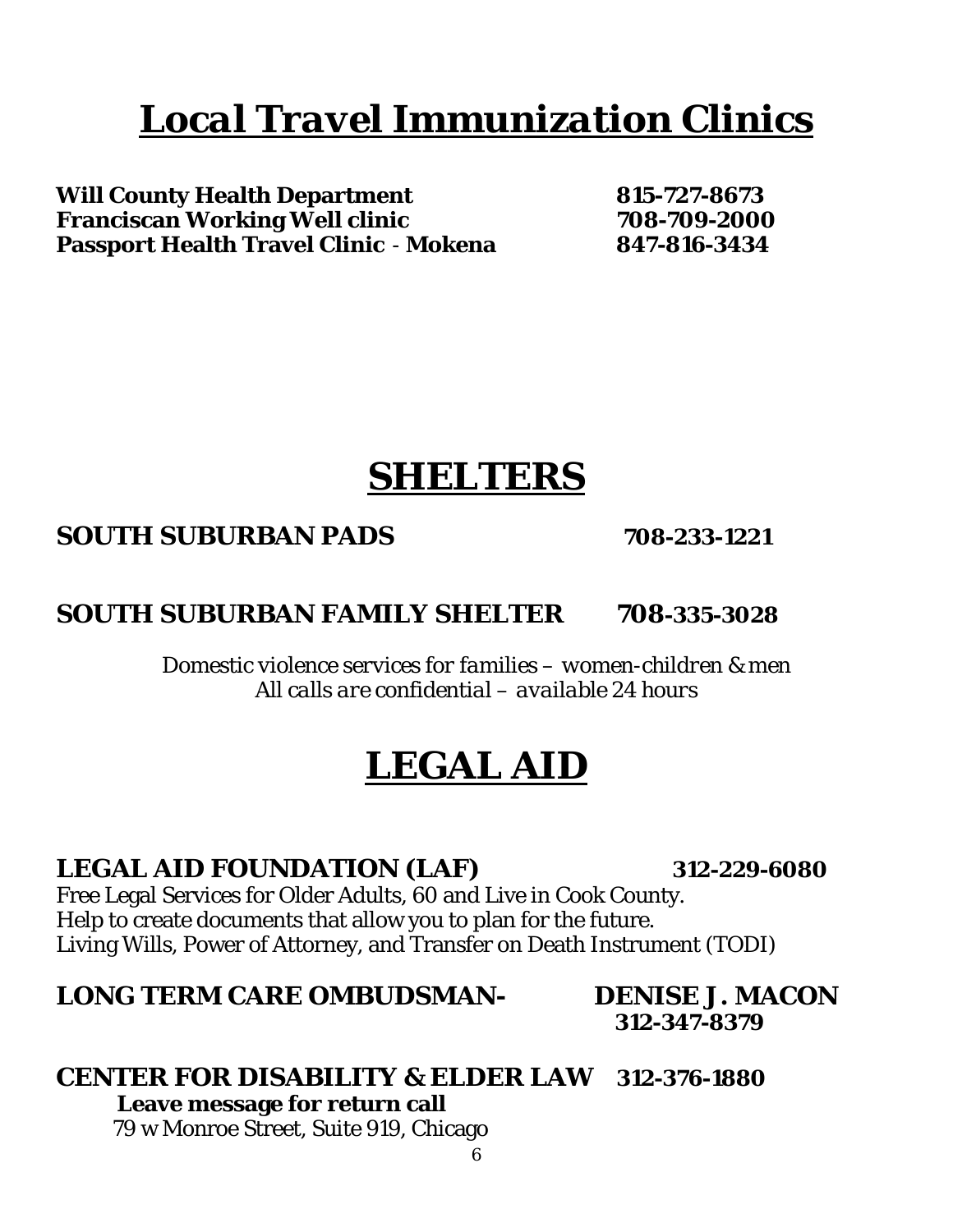# **CREATING ACCESSIBILITY**

**W.R. WHEELER**  WWW.ACCESSIBLELIVINGSOLUTIONS.COM **708-825-3784**  HOME MODIFICATIONS TO CREATE RAMPS, WHEELCHAIR LIFTS, WALK IN SHOWERS

# *MENTAL HEALTH SERVICES*

## **MENTAL HEALTH SERVICE-Natl Suicide Hotline 800-273-8255 Veterans Crisis Line 800-273-8255 #1**

**GRAND PRAIRIE SERVICES 708-799-2200** 

**AUNT MARTHA'S-Park Forest, 440 Forest Blvd 877-692-8686**

**JOURNEYCARE – Bereavement care, grief support care and palliative care 847-467-7423** 

# *VISION*

**Dr. Ronald Greenspan** (Optometry) **708-754-0080** 366 Dixie Highway, Chicago Heights

**VISION MISSION GROUPS, S.C.** – **815-260-6884 Dr. William Grant** 

P. O. Box 553, Frankfort *A mobile optical company that serves the Homebound, Senior Centers, Hospitals, Nursing Homes and Assisted Living Facilities.*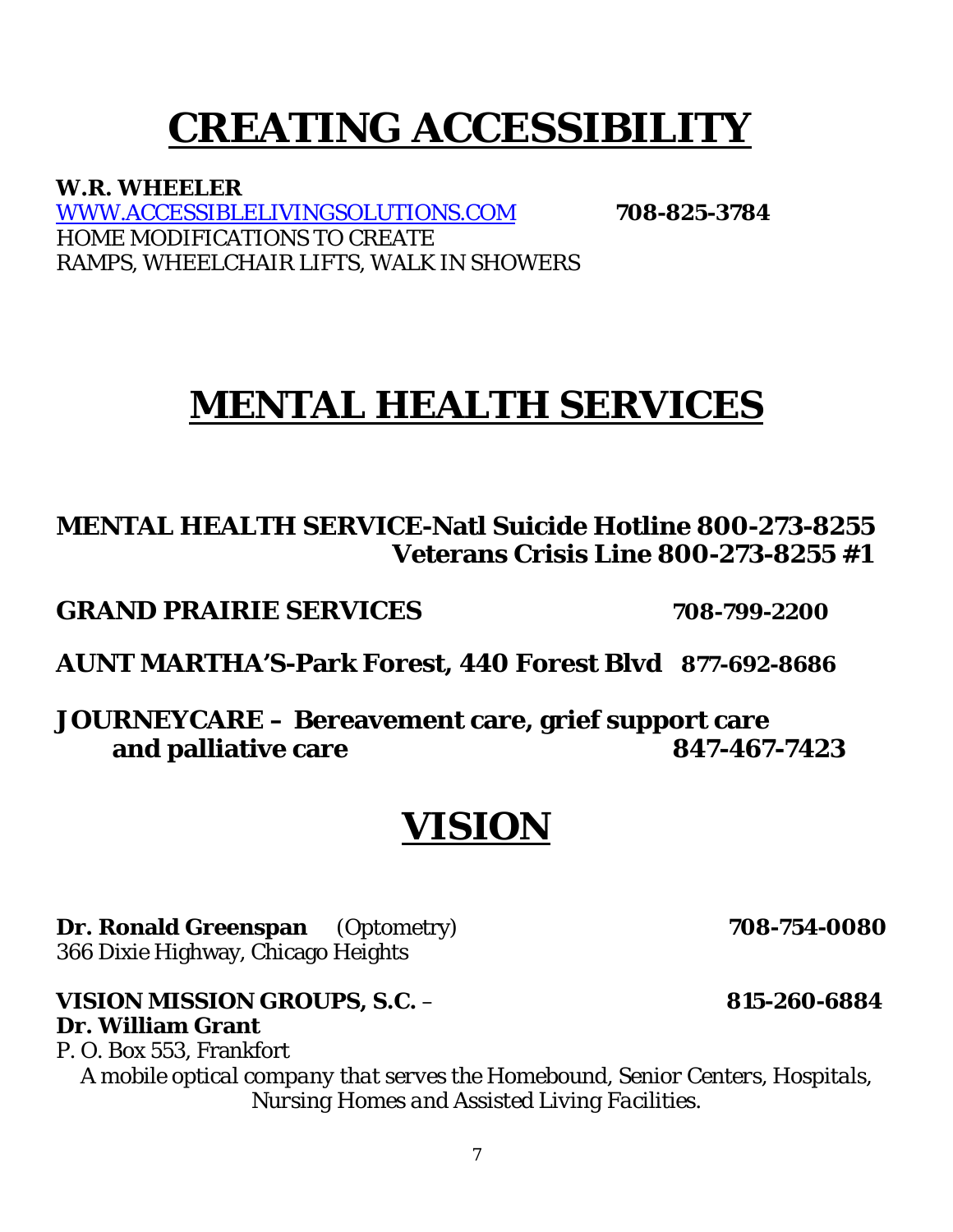**Dr. Samuel Multack**  20203 Crawford (lower level), Olympia Fields **708-898-1858** 2220 Wolf Road, Frankfort **815-889-3333** 

**University of Illinois Vision Center 773-702-1234**

# *RICH TOWNSHIP, SHIRLEY J. GREEN-SENIOR CENTER*

### 297 LIBERTY DRIVE, PARK FOREST **708-748-5454**

*Rich Township offers a wide variety of services to those 60 years and older, or who are disabled and live in Rich Township. The senior center offers educational and recreational programs as well as senior dining. There is not a residency or age requirement to participate in the Senior Centers' activities.* 

# *TRANSPORTATION SOLUTIONS*

# *AMBULANCE*

### **TRACE AMBULANCE SERVICE, INC 708-532-0088**

8400 W. 183RD Place, Tinley Park Advanced & Basic Life Support

## **AC MED TRANS 630- 568-3850**

## **IN AN EMERGENCY - ALWAYS DIAL 911**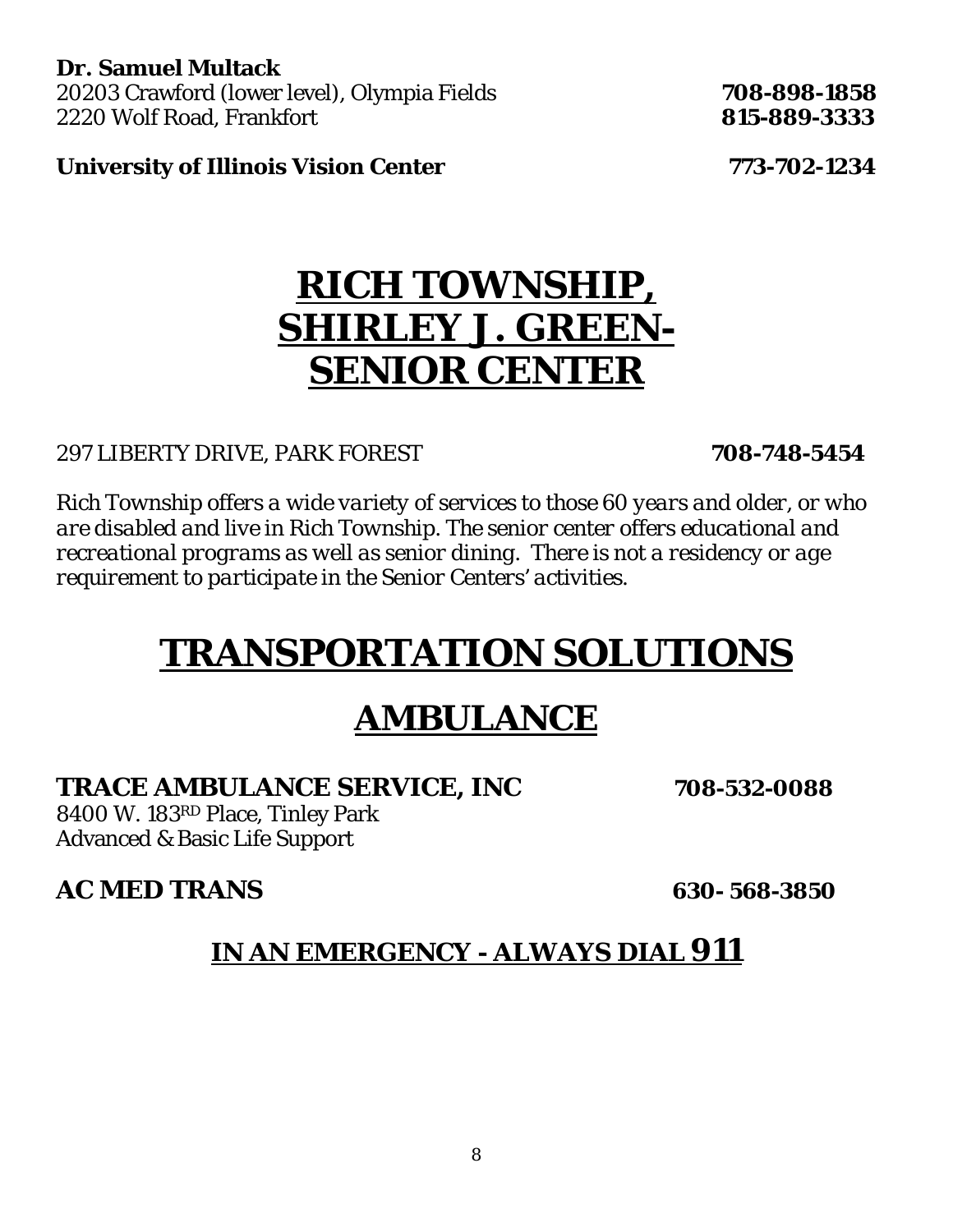# *TRAIN*

**METRA** – INFORMATION **708-836-7000** METRA PASSENGER SERVICE **312-322-6777** RTA TRAVEL INFORMATION **312-836-7000**

# *CAR, VAN, BUS*

| 1ST TRANSIT                                  | 877-725-0569 |
|----------------------------------------------|--------------|
| <b>BLOOM TOWNSHIP</b> (24 Hour Reservations) | 708-754-8200 |
| <b>JOLLEY TROLLEY/PACE</b>                   | 708-748-4433 |
| <b>Service within Park Forest ONLY</b>       |              |
| <b>RICH TOWNSHIP TRANSPORTATION</b>          | 708-748-6727 |
| 22013 Governors Highway, Richton Park        |              |

Senior Citizens 55 years of age and older, disabled citizens who reside in Rich Township. Lift equipped buses are available for residents with wheelchairs, walkers or with limited mobility.

**PACE ADA Para-Transit 866-248-6868**

**ST. JAMES COURTESY VAN - CARE LINKS 708-679-2777**  (FREE Service ONLY to Franciscan St. James Hospital Olympia Fields (**Call ahead for eligibility**.)

# *SENIOR CAREGIVING ASSISTANCE*

**RIGHT CHOICE HOME CARE 866-799-5955** 

**MEALS ON WHEELS –** (Rich Township in Cook County) **708-748-5454**

**MOM'S MEALS** 

.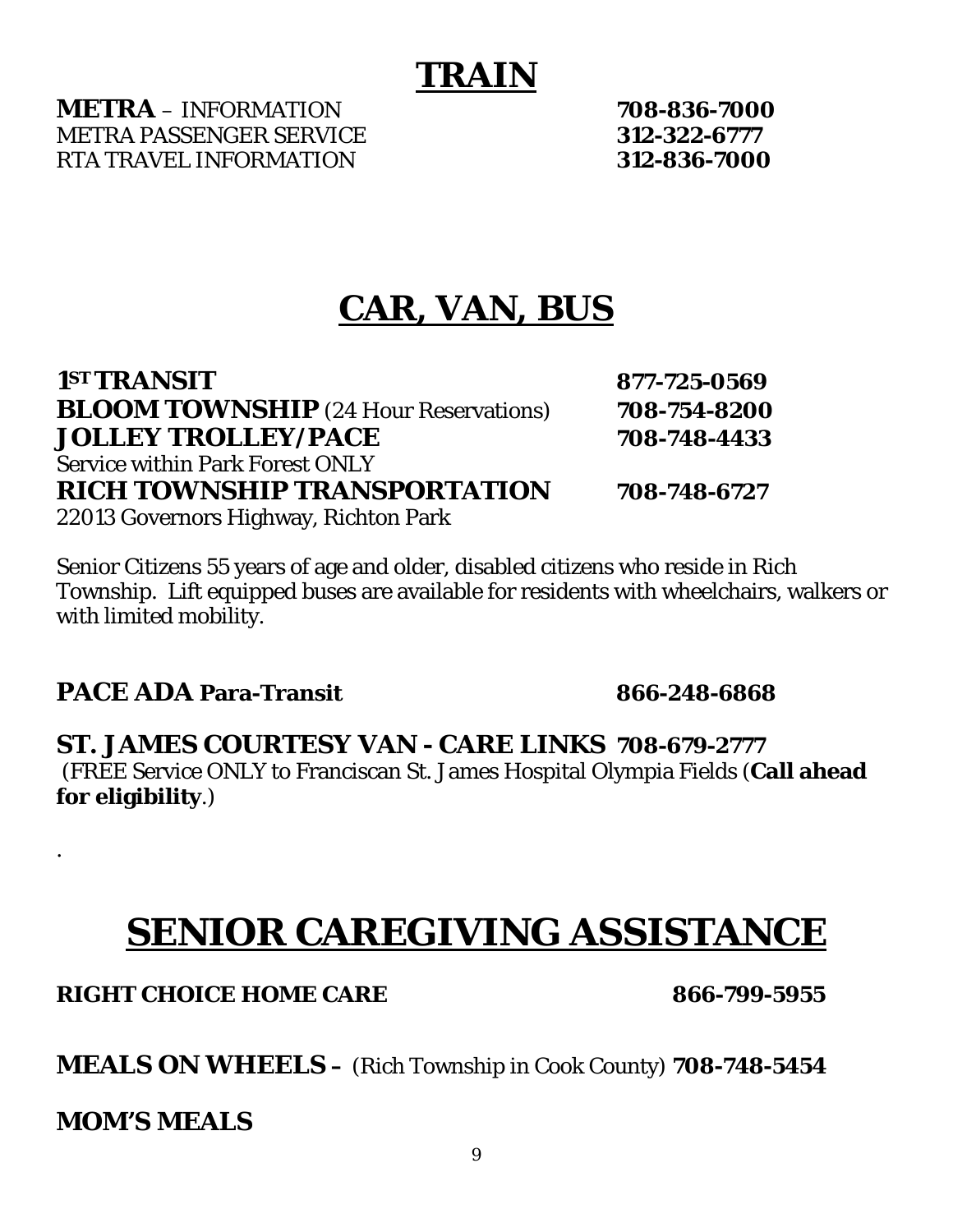| Provide fresh-made, home-delivered meals to the elderly |  | 877-508-6667 |
|---------------------------------------------------------|--|--------------|

### **POLONIA IN HOME CARE SERVICES 773-777-1121**

### **RIGHT AT HOME 708-873-9007**

8951 w. 151ST Street, Suite 1 Orland, IL 60462 *Providing In Home Care & Assistance* 

### **CENTER OF CONCERN 847-242-8010 (PREVIOUSLY THE SENIOR COMPANION PROGRAM)**

(S*erving suburban Cook County) 847-823-0453* 

## **SO SUBURBAN SERVICES OF CATHOLIC CHARITIES**

Central Number **708-832-1208**

1700 Memorial Drive, Calumet City *Serving all people aged 60 and over. To serve senior citizens, maintaining their dignity and worth as individuals while continually striving for excellence with flexibility in a changing environment.* 

# **HOSPICE CARE**

| <b>HARBOR LIGHT HOSPICE (Winfield)</b> |               | 630-942-0100 |  |
|----------------------------------------|---------------|--------------|--|
|                                        | (Crown Point) | 219-661-3100 |  |

**ADVOCATE HOSPICE (Lombard) 630-963-6800** 

**JOURNEYCARE 847-467-7423**

# *SENIOR LIVING*

# *Need Help Deciding Where to Live?*

**Silver Connections Kitty Watson, Park Forest 708-805-4095** 

 **Corporate Office 847-373-1712**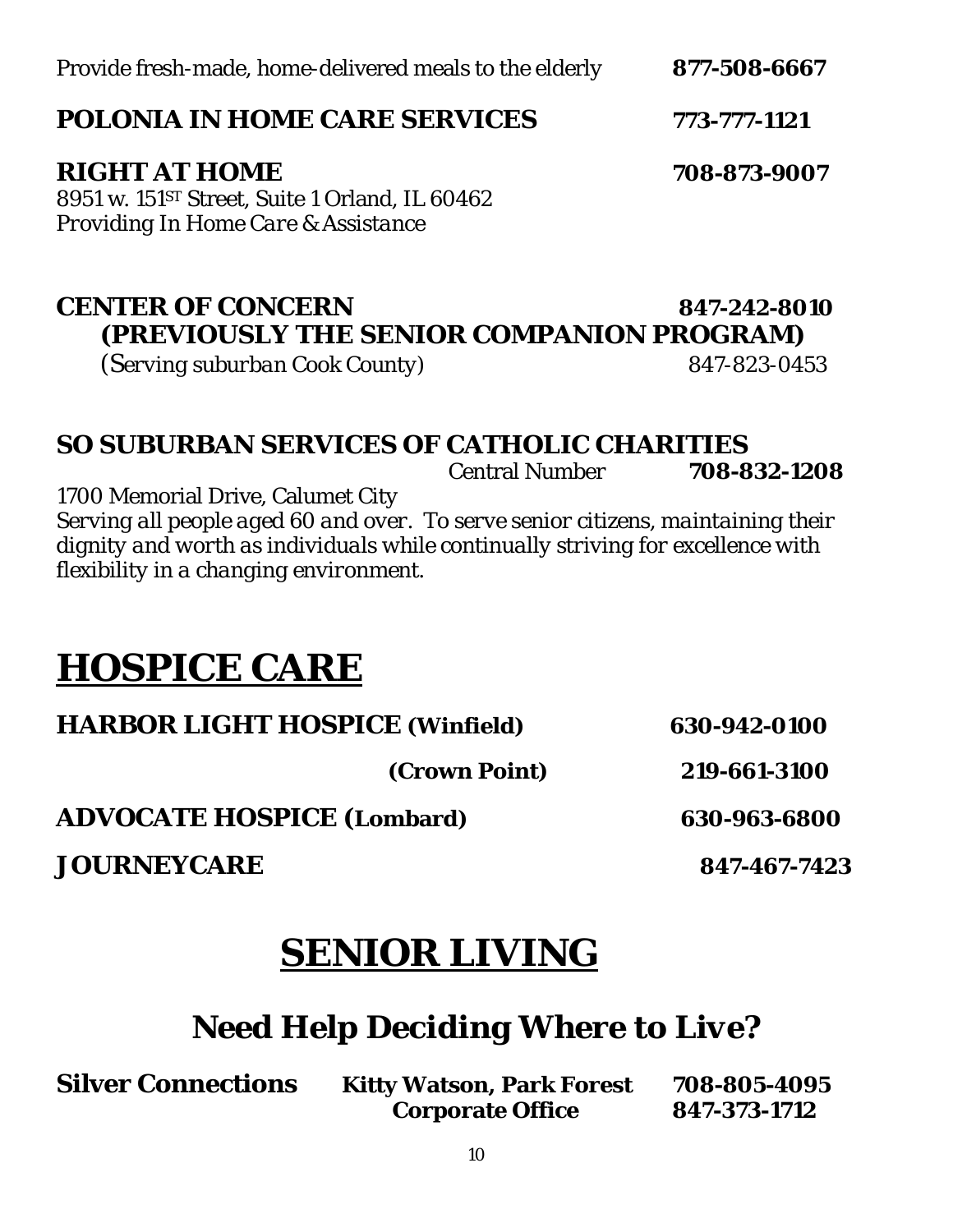*A Referral Source for Senior Housing in the Chicago Area.* 

# *LOCAL INDEPENDENT HOUSING*

## **Cedar Ridge Apartments 708-748-1976**

1000 Cedar Ridge, Richton Park Designated Buildings: 62+, Elderly, Families, Handicapped or Disabled Manager – Daymont Van Pelt

## **Garden House 708-747-6460**

69 Park Street, Park Forest 62+, Disabled Manager – Olga Athanasoulis

### **Juniper Towers 708-748-0441**

350 Juniper Street, Park Forest Manager –

## **Victory Centre - Apartments**

151 Main Street, Park Forest **708-283-2921** 62+, Disabled Manager – Nelida Anderson

# *ADULT DAY CARE*

### Among Friends -Glenwood center 708-755-2345

18430 S. Halsted, Glenwood

## **Senior Adult Day Care-Tinley Park 708-444-7463**

7040 Centennial Drive, IL. Tinley Park

# *ASSISTED LIVING FACILITIES*

**ARDEN COURTS** *– Assisted living communities specially designed for persons with Alzheimer's disease or other memory impairments. Contact the closest location for a consultation.*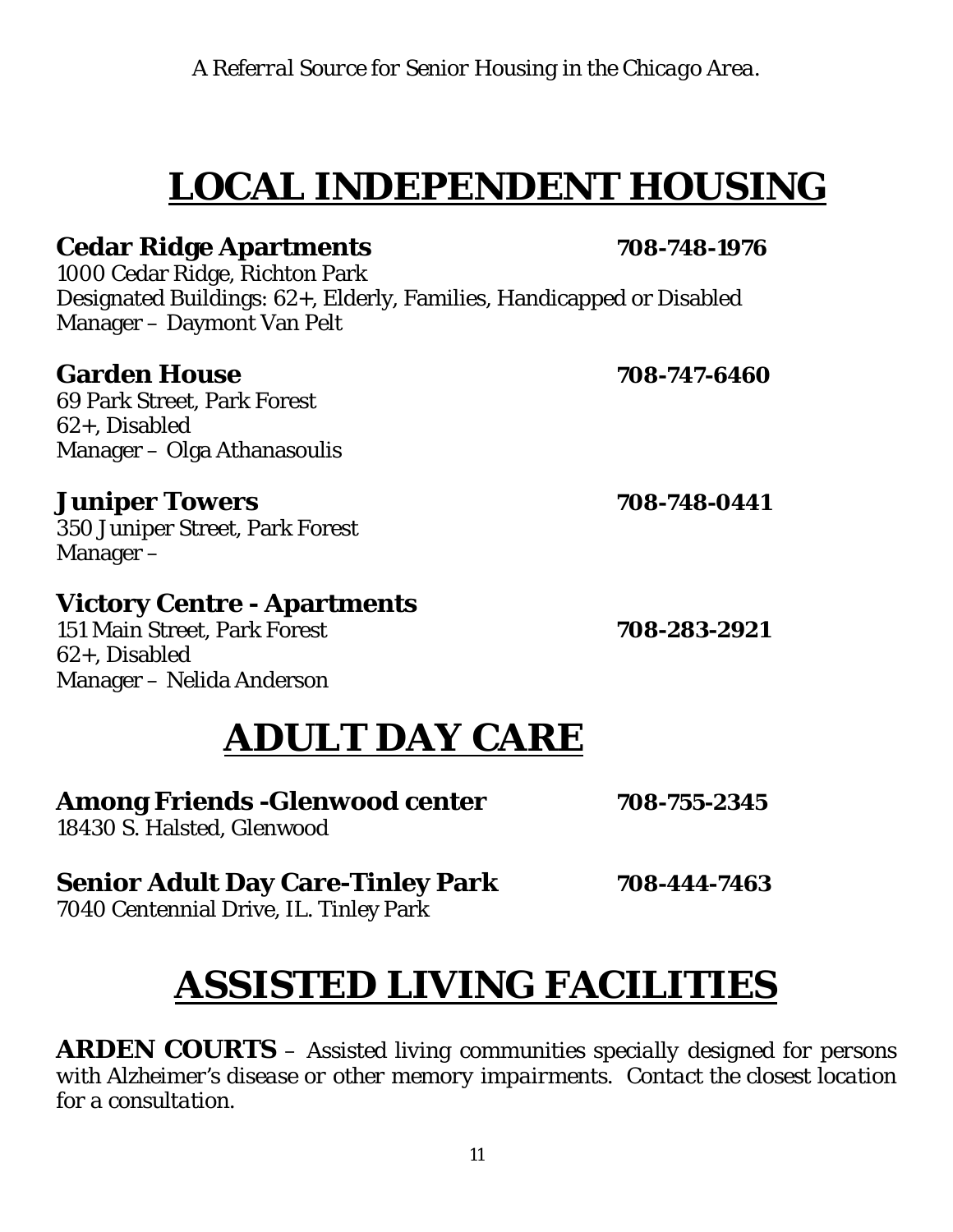| <b>CITADEL ESTATES of Hazel Crest</b>   | 708-799-7099  |
|-----------------------------------------|---------------|
| <b>ARDEN COURTS OF PALOS HEIGHTS</b>    | 708-361-8070  |
| <b>ARDEN COURTS OF SOUTH HOLLAND</b>    | 708-895-1600  |
| <b>BROOKDALE OF OLYMPIA FIELDS</b>      | 708-747-3333  |
| <b>WINDMILL NURSING PAVILION</b>        | 708-339-0600  |
| <b>SUNRISE OF FLOSSMOOR</b>             | 708-798-1600  |
| <b>SUNRISE VILLAS OF OLYMPIA FIELDS</b> | 708-747-3333  |
| <b>VICTORY CENTRE OF PARK FOREST</b>    | 708-283-2921  |
| <b>VILLAGE WOODS OF CRETE</b>           | 708-672-61111 |
| <b>WATERFORD ESTATES OF HAZEL CREST</b> | 708-703-0784  |

# *Medical Equipment – Loan Closets*

| <b>Park Forest Community Health</b><br>M-F 9-5 pm, Call First for availability                       | 708-748-2005 |
|------------------------------------------------------------------------------------------------------|--------------|
| Oak Lawn                                                                                             | 708-499-0240 |
| <b>Tinley Park</b><br>(Orland Township residents only)<br>Range of items and hospital beds available | 708-403-5148 |
| <b>Orland Park</b>                                                                                   | 708-403-4222 |

## *Medical Equipment Stores*

**VANDENBERG**, 6813 West 167th Street, Tinley Park, IL 60477 **708-532-7050 708-943-4294** 

**ARMOR MEDICAL SUPPLY**, 16643 S. Kedzie, Markham, IL 60428 **708-331-7111**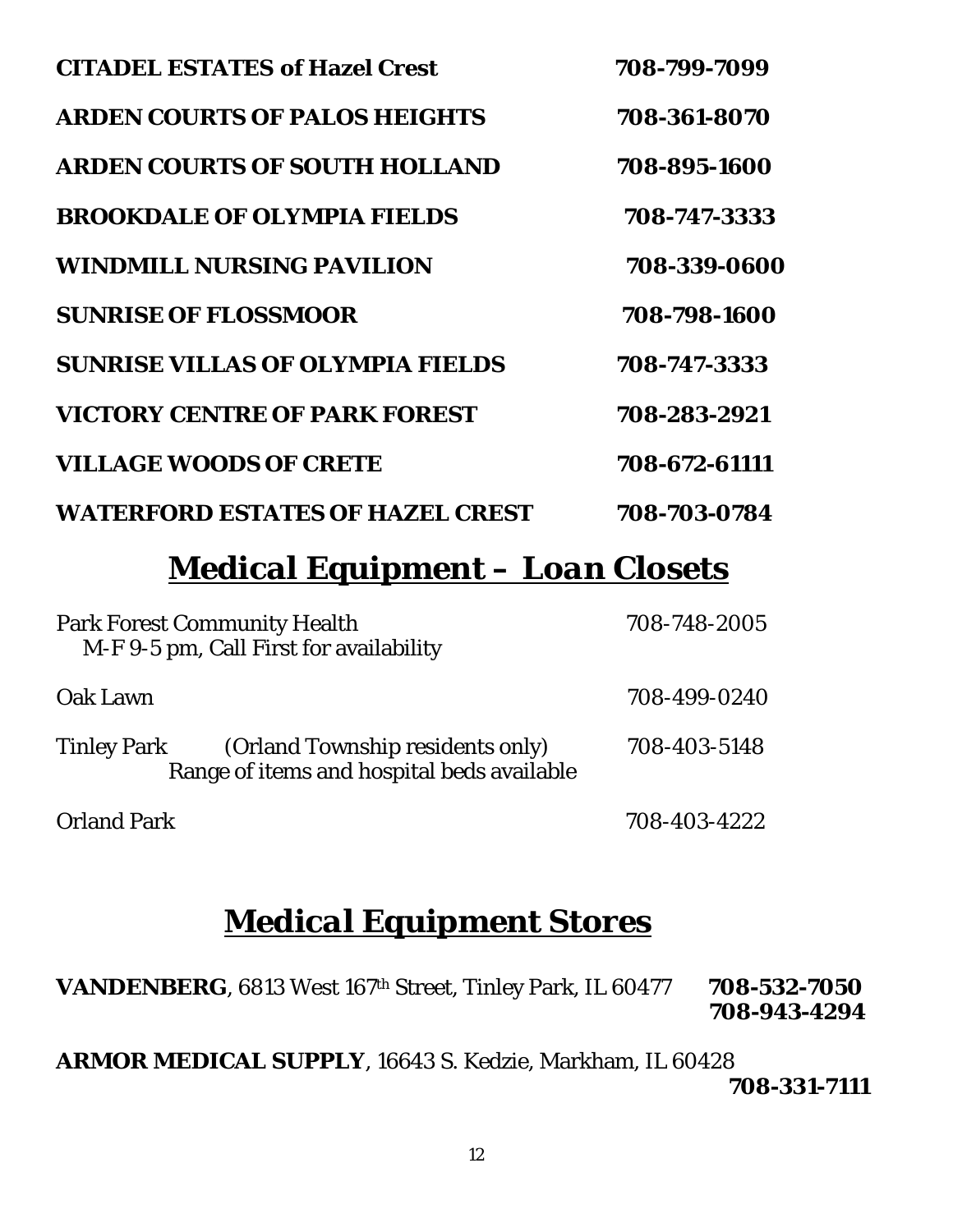### **FITZSIMMONS** 8000 W. 167th St, Tinley Park, IL **708-532-1199**

## *LOCAL SKILLED NURSING AND REHABILITATION FACILITIES*

| <b>ANCHORAGE OF BEECHER</b>                     | 708-946-2600 |
|-------------------------------------------------|--------------|
| <b>APPLEWOOD CENTER - Matteson</b>              | 708-747-1300 |
| <b>GLENSHIRE NURSING HOME</b><br>- Richton Park | 708-747-6120 |
| <b>GLENWOOD HEALTHCARE - Glenwood</b>           | 708-758-6200 |
| PINECREST HEALTHCARE -Hazel Crest               | 708-335-2400 |
| <b>MANOR CARE OF HOMEWOOD</b>                   | 708-799-0244 |
| <b>MERCY HEALTH CARE - Homewood</b>             | 708-957-9200 |
| <b>PRAIRIE MANOR – Chicago Heights</b>          | 708-754-7601 |
| <b>ST. JAMES MANOR - Crete</b>                  | 708-672-6700 |

# **Food** *Delivery* **Options**

Peapod.com shopmeijer.com/meijer/delivery grocery.walmart.com shop.jewelosco.com

## *24 HOUR NURSING HOME COMPLAINT LINE*

*State of Illinois, Department of Human Services 800-252-4343*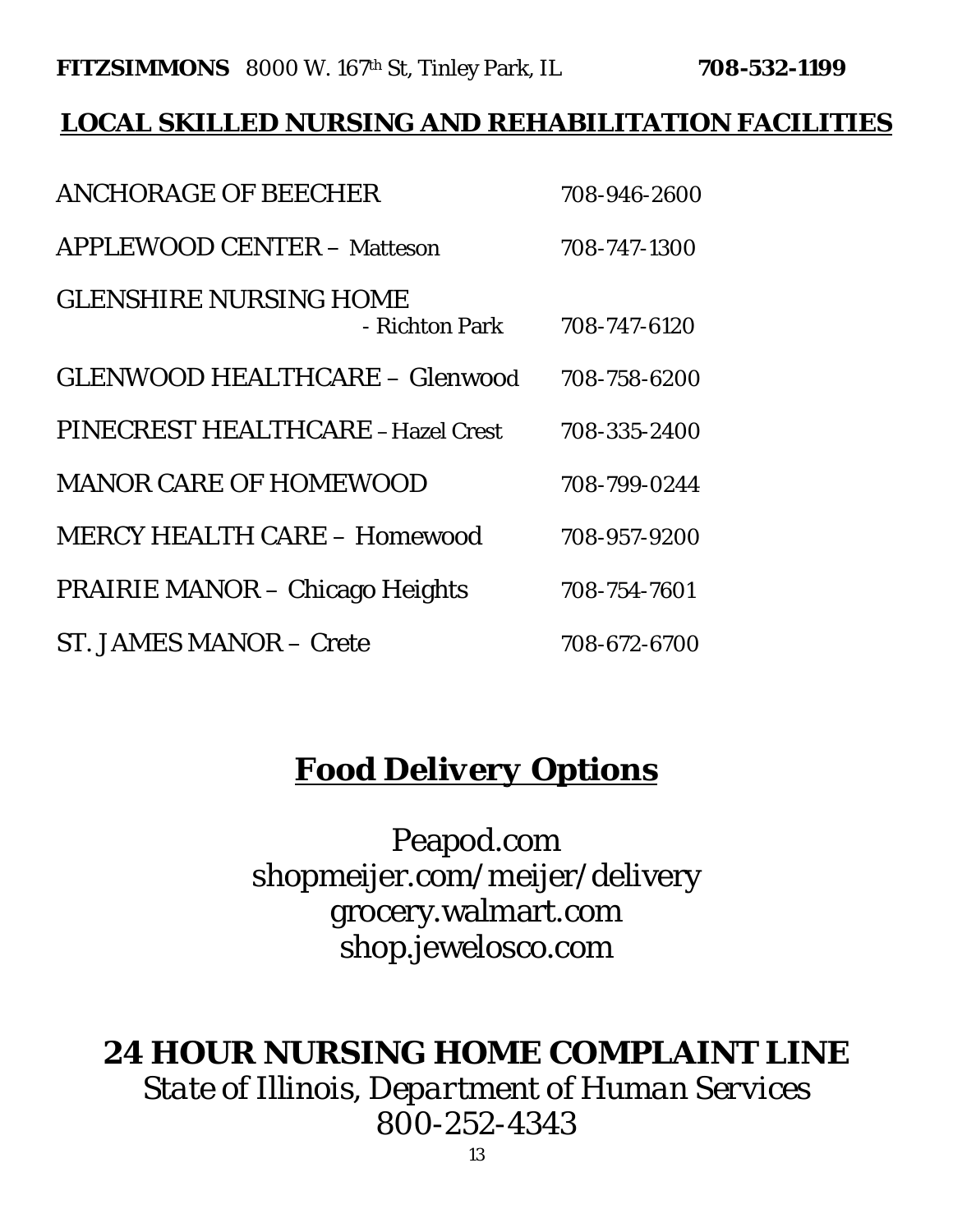# *Additional Resources*

| AARP                                         | 312-372-2277 |
|----------------------------------------------|--------------|
| Abuse (Elder)                                | 800-252-8966 |
| <b>ACCESS to CARE (Insurance Assistance)</b> | 708-531-0680 |
| Alcoholism                                   |              |
| <b>Alcoholics Anonymous</b>                  | 312-346-1475 |
| So Suburban Council on Alcoholism            | 708-957-2854 |
| <b>American Cancer Society</b>               | 708-633-7770 |
| <b>American Heart Association</b>            | 800-242-8721 |
| <b>American Red Cross</b>                    | 312-729-6100 |
| <b>American Stroke Association</b>           | 888-478-6753 |
| $\mathbf C$                                  |              |
| <b>Cancer Support Center of Homewood</b>     | 708-798-9171 |
| <b>Catholic Charities</b>                    | 708-596-2222 |
| <b>CEDA</b>                                  | 312-795-8844 |
| <b>Cook County Housing Authority</b>         | 708-755-1700 |
| D                                            |              |
| <b>Department of Aging</b>                   | 312-814-2630 |
| <b>Department on Elder Abuse</b>             | 800-252-8966 |
| <b>Department of Human Relations</b>         |              |
| <b>Family Resource Center</b>                | 815-740-5350 |
| $\mathbf{F}$                                 |              |
| <b>Food Stamps</b>                           | 708-371-5750 |
|                                              |              |
| ${\bf M}$                                    |              |
| Medicare (general information)               | 800-633-4227 |
| ${\bf P}$                                    |              |
| <b>Poison Control Center</b>                 | 800-222-1222 |
| <b>Public Aid</b>                            |              |
| <b>Cook County</b>                           | 708-371-5750 |
| <b>Will County</b>                           | 815-740-5350 |
| <b>Help Line</b>                             | 800-252-8635 |
| ${\bf R}$                                    |              |
| <b>Respond Now</b>                           | 708-755-4357 |
| $\underline{\mathbf{S}}$                     |              |
| <b>Social Security Administration</b>        | 800-772-1213 |
| So. Sub Housing Center                       | 708-957-4674 |
|                                              |              |